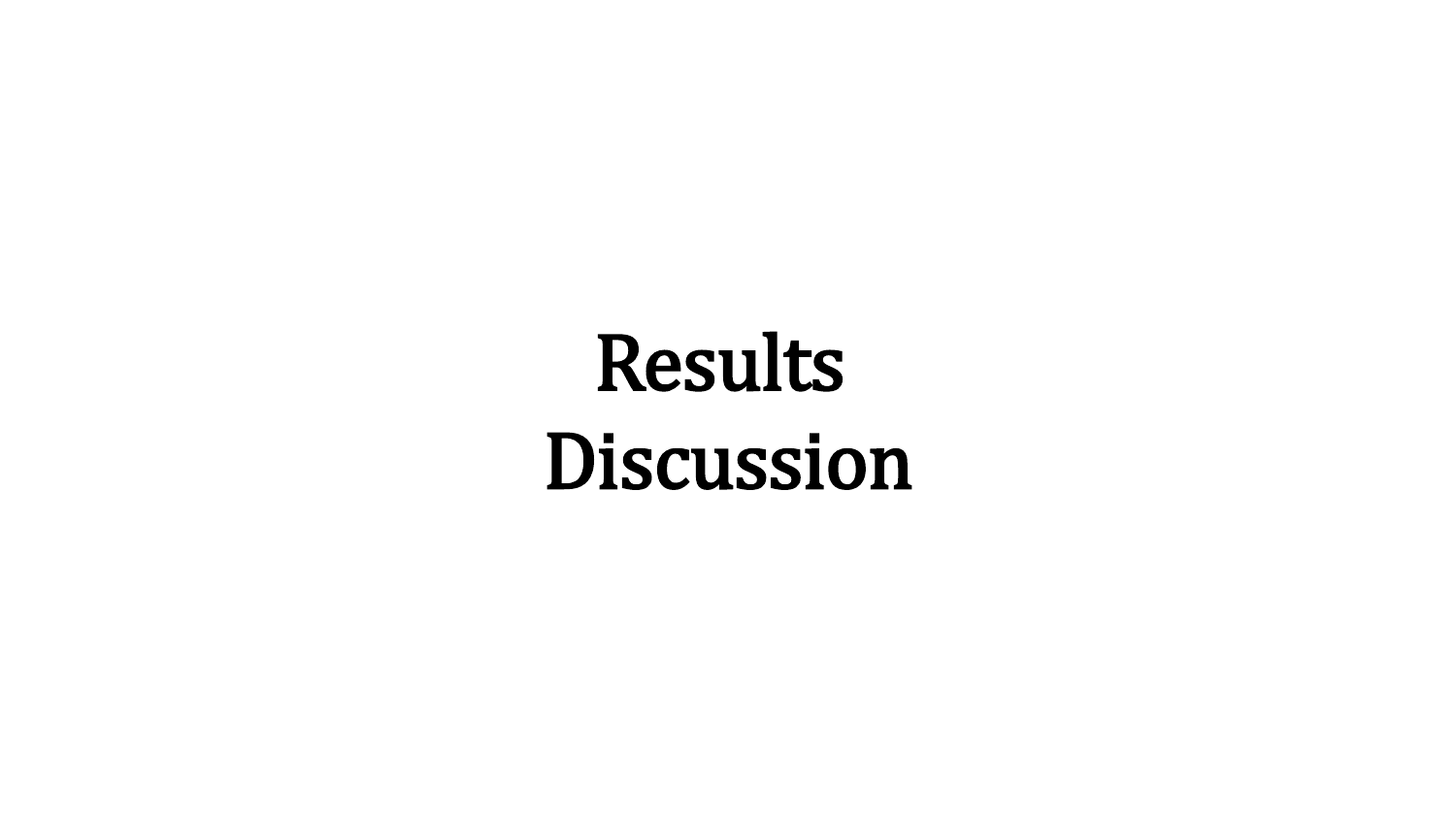# Results Guidance

- 6 to 8 primary Results creates meaningful differentiation among programs (sufficient to prioritize)
- More than 8 tends to create too much redundancy and overlap (and can be taxing on departments)
- Less than 6 often leads to clumping of similarly scored programs (not enough criteria to differentiate)

### **Community results**

We asked neighbors to choose up to eight community results, or city goals - reasons our government exists. In ranked order, those are:

- 1. Safety  $-640/77$  percent
- 2. Economy  $-590/71$  percent
- 3. Utilities  $-575/69$  percent
- 4. Education  $-527/63$  percent
- 5. Environment  $-471/56$  percent
- 5. Recreation  $-471/56$  percent

# What to Consider...

3 "tests" to help you clarify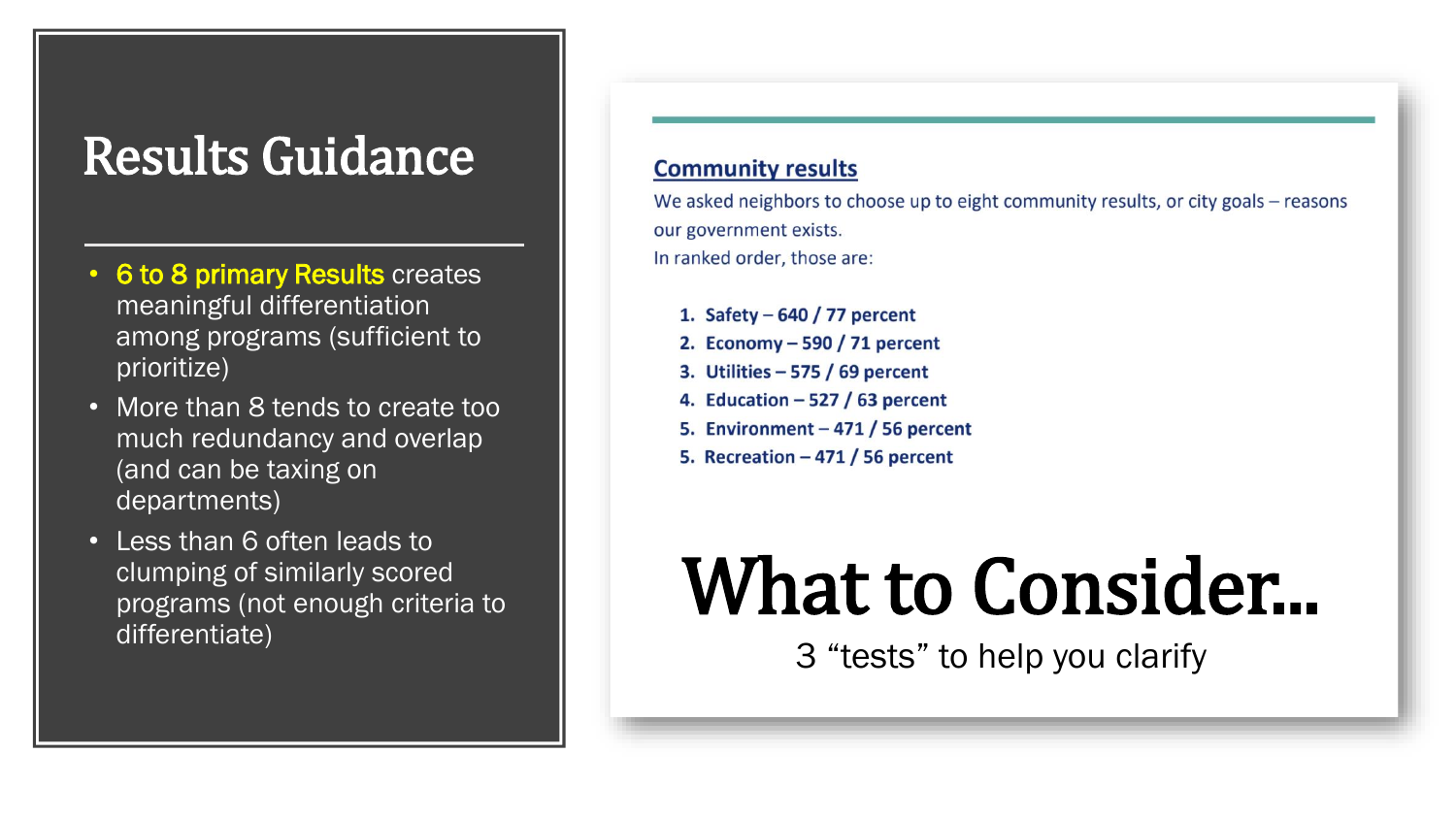We asked neighbors to choose up to eight community results, or city goals - reasons our government exists.

In ranked order, those are:

- Safety  $-640/77$  percent
- 2. Economy  $-590/71$  percent
- 3. Utilities  $-575/69$  percent
- 4. Education  $-527/63$  percent
- 5. Environment 471 / 56 percent
- 5. Recreation  $-471/56$  percent
- 7. Physical Appearance 403 / 48 percent
- 8. Transportation/Mobility 375 / 45 percent

9. Diversity, Equity, Inclusion - 334 / 40 percent 10. Arts and Culture - 299 / 36 percent 11. Community Engagement - 295 / 35 percen. 12. Governance  $-254/30$  percent 13. Community Design - 194 / 23 percent

# 1.) Stand-alone, "Reason for Your Government's Existence"

## Test

## **Physical Appearance** as a Result?

- Do you believe the City collects tax dollars in order to provide programs that achieve this result?
- Is this result a primary reason for your local government's existence?

## **Transportation/ Mobility** as a Result?

- Do you believe the City collects tax dollars in order to provide programs that achieve this result?
- Is this result a primary reason for your local government's existence?

Are there any Results in the top 8 (or top 13) that fail this test for you?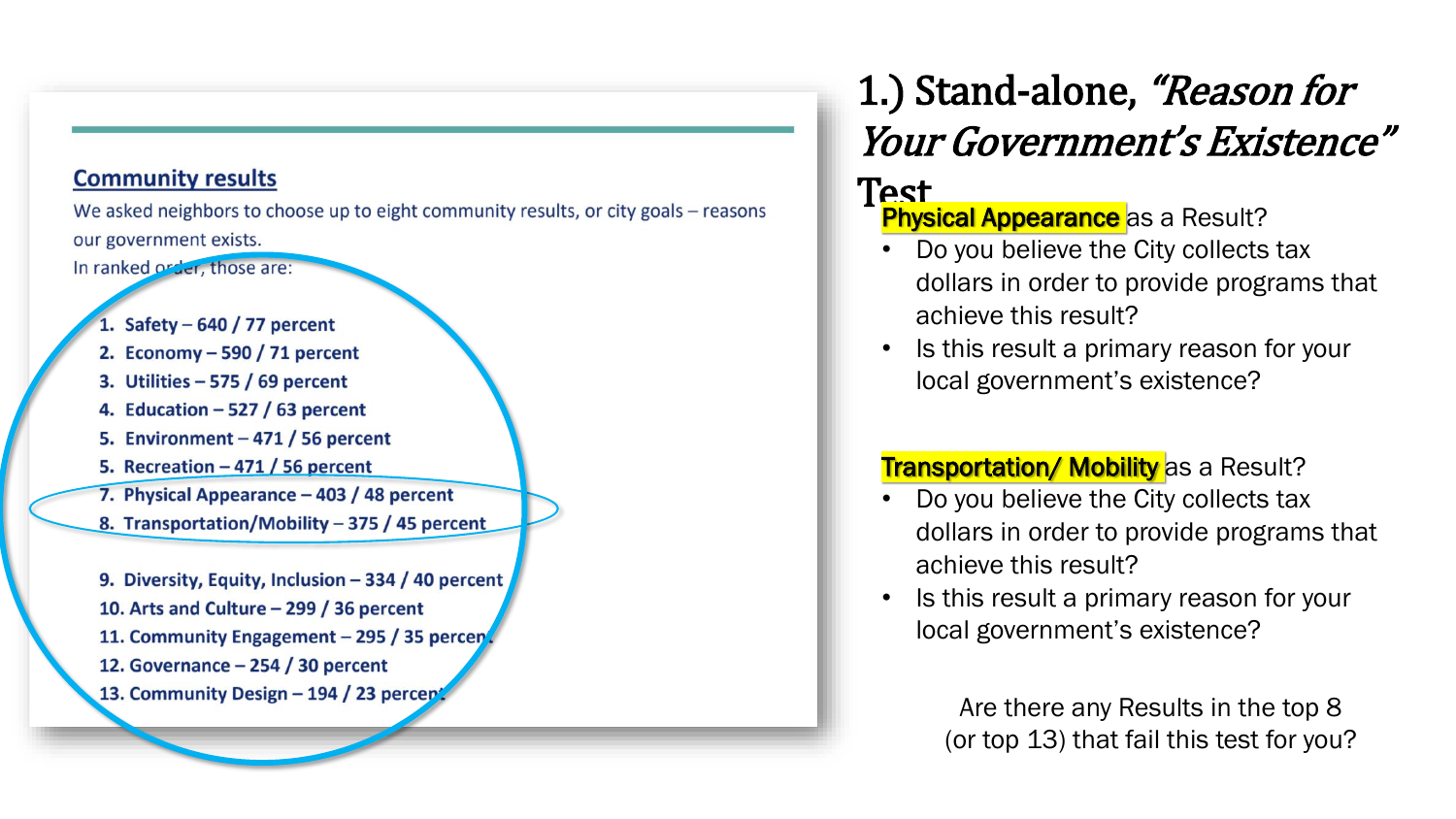We asked neighbors to choose up to eight community results, or city goals - reasons our government exists. In ranked order, those are:

Safety  $-640/77$  percent 2. Economy  $-590/71$  percent 3. Utilities  $-575/69$  percent 4. Education  $-527/63$  percent 5. Environment - 471 / 56 percent 5. Recreation  $-471/56$  percent 7. Physical Appearance - 403 / 48 percent 8. Transportation/Mobility - 375 / 45 percent 9. Diversity, Equity, Inclusion - 334 / 40 percent

10. Arts and Culture - 299 / 36 percent 11. Community Engagement - 295 / 35 percent 12. Governance  $-254/30$  percent 13. Community Design - 194 / 23 percent

## 2.) "End" (in and of itself) or "Means to an End" Test

Are there any Results in the top 8 (or top 13) that are more of a "means to an end" to you?

Take a few minutes and separate the "ends" from the "means to an end" results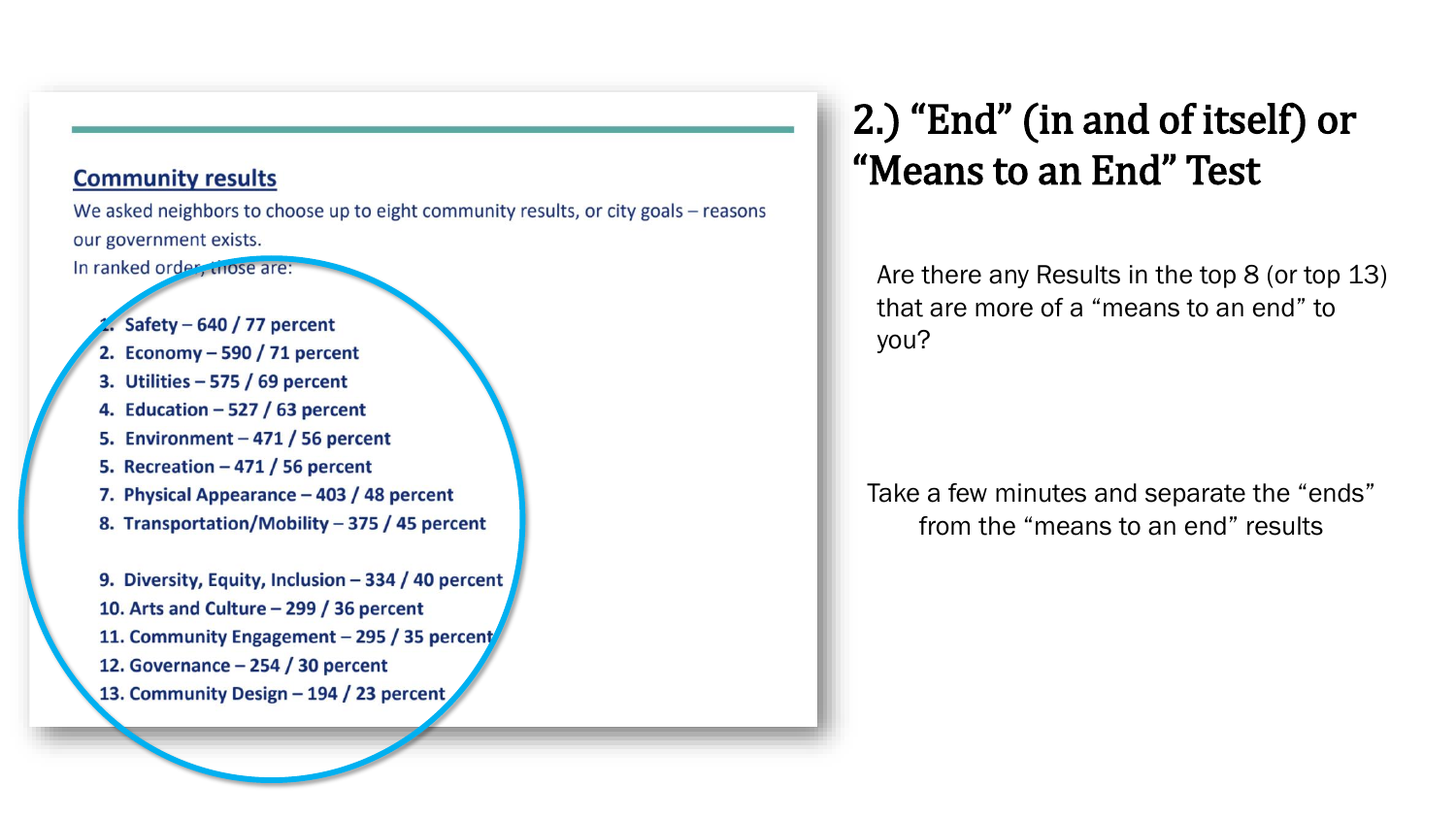We asked neighbors to choose up to eight community results, or city goals - reasons our government exists. In ranked order, those are:

- 1. Safety  $-640/77$  percent
- 2. Economy  $-590/71$  percent
- 3. Utilities  $-575/69$  percent
- 4. Education  $-527/63$  percent
- 5. Environment 471 / 56 percent
- 5. Recreation  $-471/56$  percent
- 7. Physical Appearance 403 / 48 percent
- 8. Transportation/Mobility 375 / 45 percent

9. Diversity, Equity, Inclusion - 334 / 40 percent 10. Arts and Culture - 299 / 36 percent 11. Community Engagement - 295 / 35 percent 12. Governance  $-254/30$  percent 13. Community Design - 194 / 23 percent

## 3.) Redundancy Test

Are there any Results that do not seem distinct from another Result?